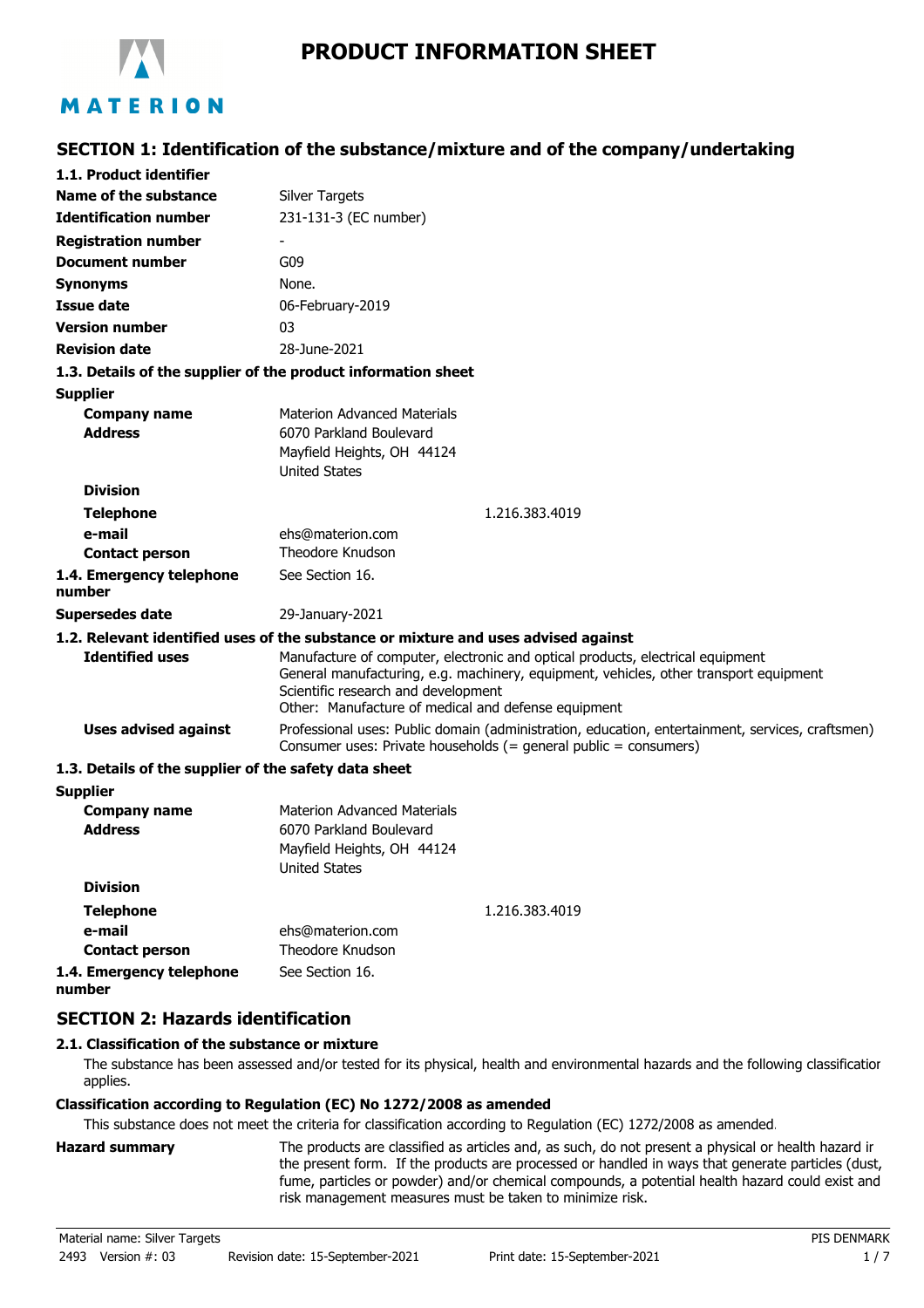| 2.2. Label elements               |                                                                                                                                                                                                                                                                                                                                       |
|-----------------------------------|---------------------------------------------------------------------------------------------------------------------------------------------------------------------------------------------------------------------------------------------------------------------------------------------------------------------------------------|
|                                   | Label according to Regulation (EC) No. 1272/2008 as amended                                                                                                                                                                                                                                                                           |
| <b>Contains:</b>                  | Silver Targets                                                                                                                                                                                                                                                                                                                        |
| <b>Hazard pictograms</b>          | None.                                                                                                                                                                                                                                                                                                                                 |
| Signal word                       | None.                                                                                                                                                                                                                                                                                                                                 |
| <b>Hazard statements</b>          | The material as sold in solid form is generally not considered hazardous. However, if the process<br>involves grinding, melting, cutting or any other process that causes a release of dust or fumes,<br>hazardous levels of airborne particulate could be generated. The substance does not meet the<br>criteria for classification. |
| <b>Precautionary statements</b>   |                                                                                                                                                                                                                                                                                                                                       |
| <b>Prevention</b>                 | Observe good industrial hygiene practices.                                                                                                                                                                                                                                                                                            |
| <b>Response</b>                   | Wash hands after handling.                                                                                                                                                                                                                                                                                                            |
| <b>Storage</b>                    | Store away from incompatible materials.                                                                                                                                                                                                                                                                                               |
| <b>Disposal</b>                   | Dispose of waste and residues in accordance with local authority requirements.                                                                                                                                                                                                                                                        |
| Supplemental label<br>information | For further information, please contact the Product Stewardship Department at $+1.216.383.4019$ .                                                                                                                                                                                                                                     |
| 2.3. Other hazards                | None known.                                                                                                                                                                                                                                                                                                                           |

# **SECTION 3: Composition/information on ingredients**

## **3.1. Substances**

| <b>General information</b> |
|----------------------------|
|                            |

| <b>Chemical name</b> | %                        | No.                    | CAS-No. / EC REACH Registration No. Index No. |                          | <b>Notes</b> |
|----------------------|--------------------------|------------------------|-----------------------------------------------|--------------------------|--------------|
| Silver Targets       | 100                      | 7440-22-4<br>231-131-3 | $\overline{\phantom{0}}$                      | $\overline{\phantom{a}}$ | #            |
|                      | <b>Classification: -</b> |                        |                                               |                          |              |

## **SECTION 4: First aid measures**

| <b>General information</b>                                                               | Ensure that medical personnel are aware of the material(s) involved, and take precautions to<br>protect themselves. |
|------------------------------------------------------------------------------------------|---------------------------------------------------------------------------------------------------------------------|
| 4.1. Description of first aid measures                                                   |                                                                                                                     |
| <b>Inhalation</b>                                                                        | Move to fresh air. Call a physician if symptoms develop or persist.                                                 |
| <b>Skin contact</b>                                                                      | Wash off with soap and water. Get medical attention if irritation develops and persists.                            |
| Eye contact                                                                              | Rinse with water. Get medical attention if irritation develops and persists.                                        |
| <b>Ingestion</b>                                                                         | Rinse mouth. Get medical attention if symptoms occur.                                                               |
| 4.2. Most important<br>symptoms and effects, both<br>acute and delayed                   | Direct contact with eyes may cause temporary irritation.                                                            |
| 4.3. Indication of any<br>immediate medical attention<br>and special treatment<br>needed | Treat symptomatically.                                                                                              |

## **SECTION 5: Firefighting measures**

| <b>General fire hazards</b>                                                                | No unusual fire or explosion hazards noted.                                                   |  |  |
|--------------------------------------------------------------------------------------------|-----------------------------------------------------------------------------------------------|--|--|
| 5.1. Extinguishing media<br>Suitable extinguishing<br>media                                | Water fog. Foam. Dry chemical powder. Carbon dioxide (CO2).                                   |  |  |
| Unsuitable extinguishing<br>media                                                          | Do not use water as an extinguisher.                                                          |  |  |
| 5.2. Special hazards arising<br>from the substance or<br>mixture                           | This product is not flammable.                                                                |  |  |
| 5.3. Advice for firefighters<br><b>Special protective</b><br>equipment for<br>firefighters | Self-contained breathing apparatus and full protective clothing must be worn in case of fire. |  |  |
| Special firefighting<br>procedures                                                         | Use water spray to cool unopened containers.                                                  |  |  |
| <b>Specific methods</b>                                                                    | Use standard firefighting procedures and consider the hazards of other involved materials.    |  |  |
| Material name: Silver Targets                                                              | <b>PIS DENMARK</b>                                                                            |  |  |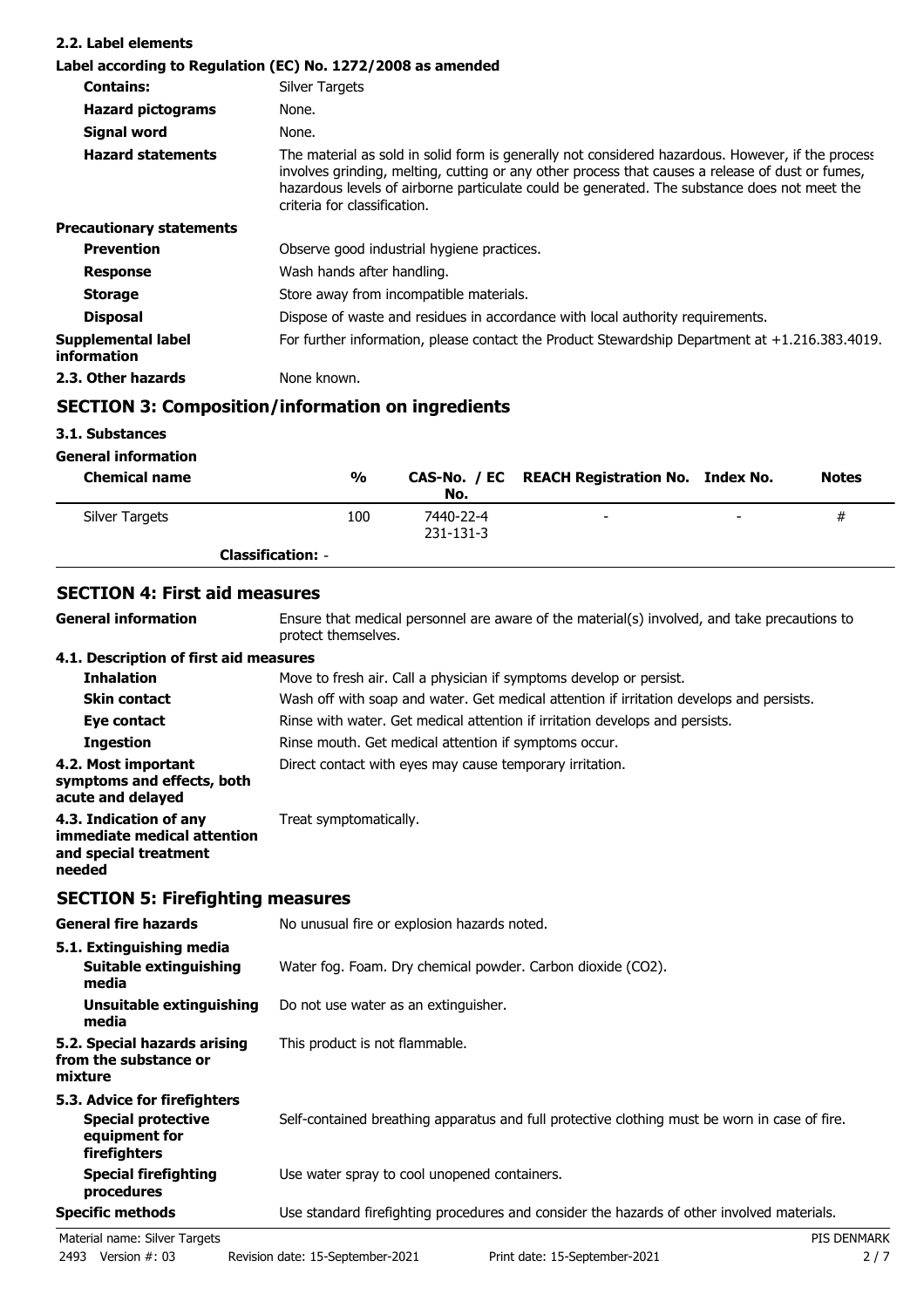## **SECTION 6: Accidental release measures**

|                                                              | 6.1. Personal precautions, protective equipment and emergency procedures                               |
|--------------------------------------------------------------|--------------------------------------------------------------------------------------------------------|
| For non-emergency<br>personnel                               | Keep unnecessary personnel away.                                                                       |
| For emergency<br>responders                                  | Keep unnecessary personnel away.                                                                       |
| 6.2. Environmental<br>precautions                            | Avoid discharge into drains, water courses or onto the ground.                                         |
| 6.3. Methods and material for<br>containment and cleaning up | Stop the flow of material, if this is without risk. Following product recovery, flush area with water. |
| 6.4. Reference to other<br>sections                          | Not available.                                                                                         |
| <b>SECTION 7: Handling and storage</b>                       |                                                                                                        |

| 7.1. Precautions for safe<br>handling                                          | Observe good industrial hygiene practices. |
|--------------------------------------------------------------------------------|--------------------------------------------|
| 7.2. Conditions for safe<br>storage, including any<br><i>incompatibilities</i> | Not available.                             |
| 7.3. Specific end use(s)                                                       | Not relevant.                              |

## **SECTION 8: Exposure controls/personal protection**

#### **8.1. Control parameters**

#### **Occupational exposure limits**

| <b>Denmark. Exposure Limit Values</b><br><b>Material</b> | Type | Value                   | Form  |
|----------------------------------------------------------|------|-------------------------|-------|
| Silver Targets (CAS<br>7440-22-4)                        | TLV  | $0.01 \,\mathrm{ma/m3}$ | Dust. |

#### **EU. Indicative Exposure Limit Values in Directives 91/322/EEC, 2000/39/EC, 2006/15/EC, 2009/161/EU, 2017/164/EU**

| <b>Material</b>                                      | <b>Type</b>                                                               | <b>Value</b>                                                                                                                                                                                                                                                                                                                                                                                           |
|------------------------------------------------------|---------------------------------------------------------------------------|--------------------------------------------------------------------------------------------------------------------------------------------------------------------------------------------------------------------------------------------------------------------------------------------------------------------------------------------------------------------------------------------------------|
| Silver Targets (CAS<br>7440-22-4)                    | <b>TWA</b>                                                                | $0,1$ mg/m3                                                                                                                                                                                                                                                                                                                                                                                            |
| <b>Biological limit values</b>                       | No biological exposure limits noted for the ingredient(s).                |                                                                                                                                                                                                                                                                                                                                                                                                        |
| <b>Recommended monitoring</b><br>procedures          | Follow standard monitoring procedures.                                    |                                                                                                                                                                                                                                                                                                                                                                                                        |
| Derived no effect levels<br>(DNELs)                  | Not available.                                                            |                                                                                                                                                                                                                                                                                                                                                                                                        |
| <b>Predicted no effect</b><br>concentrations (PNECs) | Not available.                                                            |                                                                                                                                                                                                                                                                                                                                                                                                        |
| 8.2. Exposure controls                               |                                                                           |                                                                                                                                                                                                                                                                                                                                                                                                        |
| <b>Appropriate engineering</b><br>controls           |                                                                           | Good general ventilation (typically 10 air changes per hour) should be used. Ventilation rates should<br>be matched to conditions. If applicable, use process enclosures, local exhaust ventilation, or other<br>engineering controls to maintain airborne levels below recommended exposure limits. If exposure<br>limits have not been established, maintain airborne levels to an acceptable level. |
|                                                      | Individual protection measures, such as personal protective equipment     |                                                                                                                                                                                                                                                                                                                                                                                                        |
| <b>General information</b>                           | with the supplier of the personal protective equipment.                   | Personal protection equipment should be chosen according to the CEN standards and in discussion                                                                                                                                                                                                                                                                                                        |
| Eye/face protection                                  | Wear safety glasses with side shields (or goggles).                       |                                                                                                                                                                                                                                                                                                                                                                                                        |
| <b>Skin protection</b>                               |                                                                           |                                                                                                                                                                                                                                                                                                                                                                                                        |
| - Hand protection                                    | Wear gloves to prevent metal cuts and skin abrasions during handling.     |                                                                                                                                                                                                                                                                                                                                                                                                        |
| - Other                                              | Wear suitable protective clothing.                                        |                                                                                                                                                                                                                                                                                                                                                                                                        |
| <b>Respiratory protection</b>                        | In case of insufficient ventilation, wear suitable respiratory equipment. |                                                                                                                                                                                                                                                                                                                                                                                                        |
| <b>Thermal hazards</b>                               | Wear appropriate thermal protective clothing, when necessary.             |                                                                                                                                                                                                                                                                                                                                                                                                        |
| <b>Hygiene measures</b>                              | remove contaminants.                                                      | Always observe good personal hygiene measures, such as washing after handling the material and<br>before eating, drinking, and/or smoking. Routinely wash work clothing and protective equipment to                                                                                                                                                                                                    |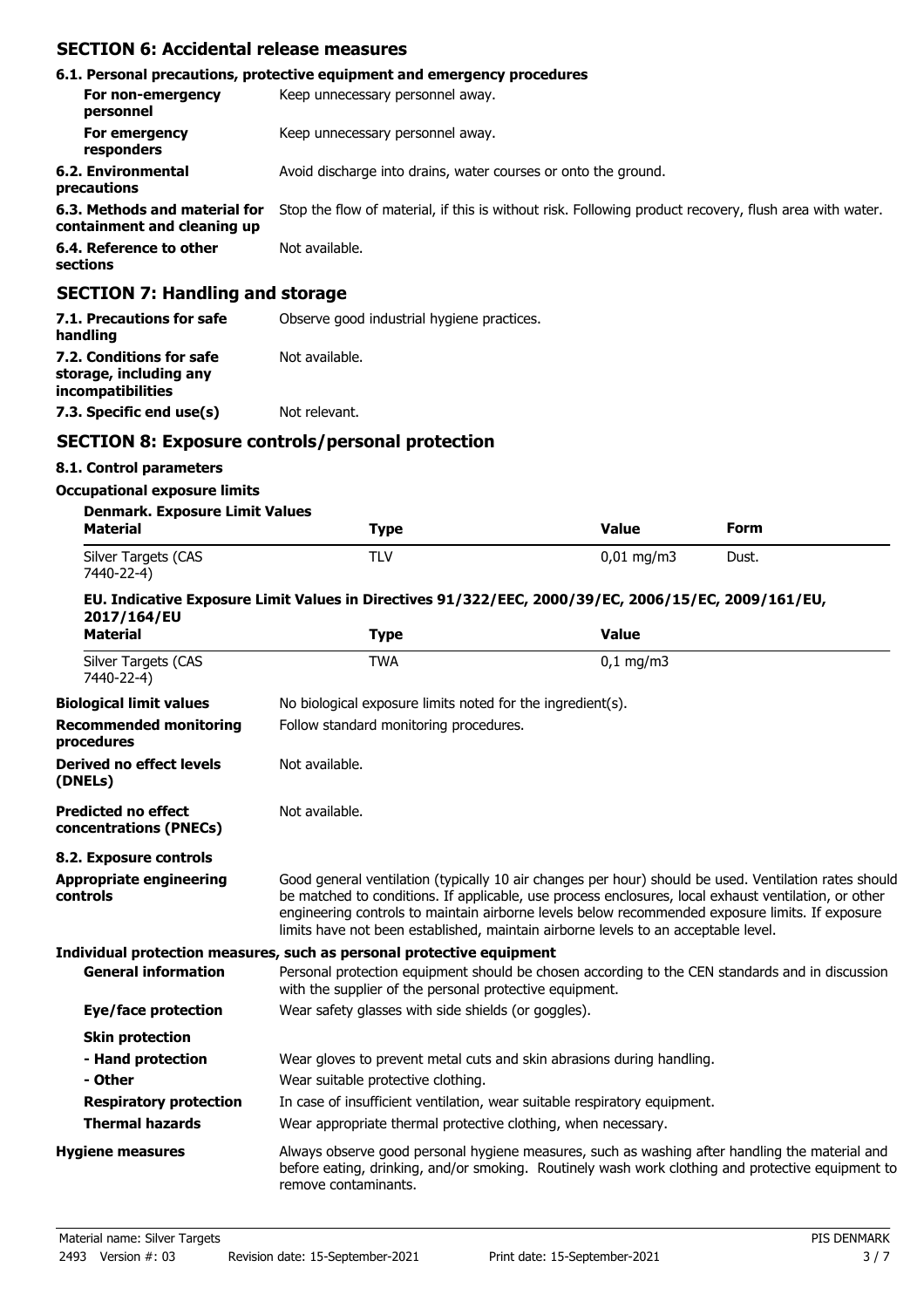## **SECTION 9: Physical and chemical properties**

#### **9.1. Information on basic physical and chemical properties**

| <b>Appearance</b>                                  |                                        |
|----------------------------------------------------|----------------------------------------|
| <b>Physical state</b>                              | Solid.                                 |
| Form                                               | Various shapes.                        |
| <b>Colour</b>                                      | Silver.                                |
| Odour                                              | None.                                  |
| <b>Odour threshold</b>                             | Not applicable.                        |
| рH                                                 | Not applicable.                        |
| <b>Melting point/freezing point</b>                | 960,5 °C (1760,9 °F) / Not applicable. |
| <b>Initial boiling point and</b><br>boiling range  | Not applicable.                        |
| <b>Flash point</b>                                 | Not applicable.                        |
| <b>Evaporation rate</b>                            | Not applicable.                        |
| <b>Flammability (solid, gas)</b>                   | None known.                            |
| Upper/lower flammability or explosive limits       |                                        |
| <b>Flammability limit - lower</b><br>(%)           | Not applicable.                        |
| <b>Flammability limit -</b><br>upper $(\% )$       | Not applicable.                        |
| <b>Explosive limit - lower (</b><br>%)             | Not applicable.                        |
| <b>Explosive limit - lower (</b><br>%) temperature | Not applicable.                        |
|                                                    |                                        |
| <b>Explosive limit - upper</b><br>(9/6)            | Not applicable.                        |
| <b>Explosive limit - upper (</b><br>%) temperature | Not applicable.                        |
| Vapour pressure                                    | Not applicable.                        |
| <b>Vapour density</b>                              | Not applicable.                        |
| <b>Relative density</b>                            | Not applicable.                        |
| Solubility(ies)                                    |                                        |
| <b>Solubility (water)</b>                          | Insoluble                              |
| <b>Partition coefficient</b><br>(n-octanol/water)  | Not applicable.<br>Not applicable.     |
| <b>Auto-ignition temperature</b>                   | Not applicable.                        |
| <b>Decomposition temperature</b>                   | Not applicable.                        |
| <b>Viscosity</b>                                   | Not applicable.                        |
| <b>Explosive properties</b>                        | Not applicable.                        |
| <b>Oxidising properties</b>                        | Not oxidising.                         |
| 9.2. Other information                             |                                        |
| <b>Density</b>                                     | 10,49 g/cm3 estimated at 15 °C         |
| <b>Explosive limit</b>                             | Not applicable.                        |
| <b>Explosivity</b>                                 | Not applicable.                        |
| <b>Molecular formula</b>                           | Aq                                     |

## **SECTION 10: Stability and reactivity**

| 10.1. Reactivity                            | The product is stable and non-reactive under normal conditions of use, storage and transport. |
|---------------------------------------------|-----------------------------------------------------------------------------------------------|
| 10.2. Chemical stability                    | Material is stable under normal conditions.                                                   |
| 10.3. Possibility of hazardous<br>reactions | No dangerous reaction known under conditions of normal use.                                   |
| 10.4. Conditions to avoid                   | Contact with incompatible materials.                                                          |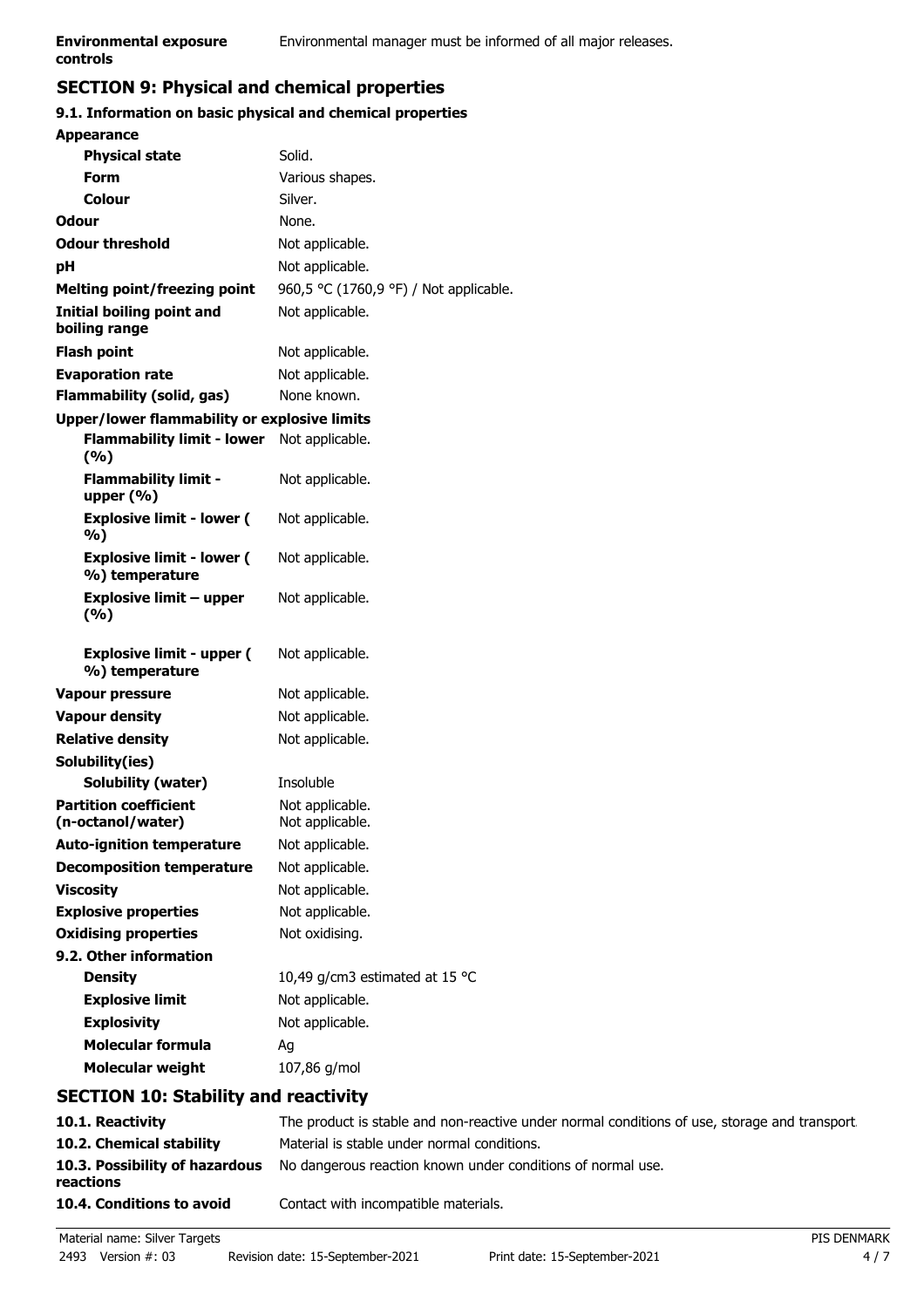| 10.5. Incompatible materials | -St |
|------------------------------|-----|
| 10.6. Hazardous              | N   |
| decomposition products       |     |

**10.5. Incompatible mate mate incompate inconstral** Strong actives. Trong actives **10.6. Hazardous** No hazardous decomposition products are known.

## **SECTION 11: Toxicological information**

| <b>General information</b>                                   | Occupational exposure to the substance or mixture may cause adverse effects.                                           |
|--------------------------------------------------------------|------------------------------------------------------------------------------------------------------------------------|
| Information on likely routes of exposure                     |                                                                                                                        |
| <b>Inhalation</b>                                            | No adverse effects due to inhalation are expected.                                                                     |
| <b>Skin contact</b>                                          | No adverse effects due to skin contact are expected.                                                                   |
| Eye contact                                                  | Not relevant, due to the form of the product.                                                                          |
| <b>Ingestion</b>                                             | May cause discomfort if swallowed. However, ingestion is not likely to be a primary route of<br>occupational exposure. |
| <b>Symptoms</b>                                              | None known.                                                                                                            |
| 11.1. Information on toxicological effects                   |                                                                                                                        |
| <b>Acute toxicity</b>                                        | No data available.                                                                                                     |
| <b>Skin corrosion/irritation</b>                             | Not relevant, due to the form of the product.                                                                          |
| Serious eye damage/eye<br>irritation                         | Not likely, due to the form of the product.                                                                            |
| <b>Respiratory sensitisation</b>                             | Not a respiratory sensitizer.                                                                                          |
| <b>Skin sensitisation</b>                                    | Not a skin sensitiser.                                                                                                 |
| <b>Germ cell mutagenicity</b>                                | Not classified.                                                                                                        |
| Carcinogenicity                                              | This product is not considered to be a carcinogen by IARC, ACGIH, NTP, or OSHA.                                        |
| <b>Reproductive toxicity</b>                                 | Not classified.                                                                                                        |
| Specific target organ toxicity<br>- single exposure          | Not classified.                                                                                                        |
| <b>Specific target organ toxicity</b><br>- repeated exposure | Not classified.                                                                                                        |
| <b>Aspiration hazard</b>                                     | Not an aspiration hazard.                                                                                              |
| Mixture versus substance<br>information                      | Not applicable.                                                                                                        |
| <b>Other information</b>                                     | None known.                                                                                                            |

## **SECTION 12: Ecological information**

| 12.1. Toxicity                                            | The product is not classified as environmentally hazardous. However, this does not exclude the<br>possibility that large or frequent spills can have a harmful or damaging effect on the environment. |
|-----------------------------------------------------------|-------------------------------------------------------------------------------------------------------------------------------------------------------------------------------------------------------|
| 12.2. Persistence and<br>degradability                    | No data is available on the degradability of this product.                                                                                                                                            |
| 12.3. Bioaccumulative<br>potential                        | No data available.                                                                                                                                                                                    |
| <b>Partition coefficient</b><br>n-octanol/water (log Kow) | Not applicable.                                                                                                                                                                                       |
| <b>Bioconcentration factor (BCF)</b>                      | Not available.                                                                                                                                                                                        |
| 12.4. Mobility in soil                                    | No data available.                                                                                                                                                                                    |
| 12.5. Results of PBT and<br><b>vPvB</b> assessment        | Not a PBT or vPvB substance or mixture.                                                                                                                                                               |
| 12.6. Other adverse effects                               | No other adverse environmental effects (e.g. ozone depletion, photochemical ozone creation<br>potential, endocrine disruption, global warming potential) are expected from this component.            |

## **SECTION 13: Disposal considerations**

## **13.1. Waste treatment methods**

| <b>Residual waste</b>         | Dispose of in accordance with local regulations. Empty containers or liners may retain some product<br>residues. This material and its container must be disposed of in a safe manner (see: Disposal<br>instructions). |
|-------------------------------|------------------------------------------------------------------------------------------------------------------------------------------------------------------------------------------------------------------------|
| <b>Contaminated packaging</b> | Since emptied containers may retain product residue, follow label warnings even after container is<br>emptied. Empty containers should be taken to an approved waste handling site for recycling or<br>disposal.       |
| <b>EU waste code</b>          | The Waste code should be assigned in discussion between the user, the producer and the waste<br>disposal company.                                                                                                      |
| Material name: Silver Targets | <b>PIS DENMARK</b>                                                                                                                                                                                                     |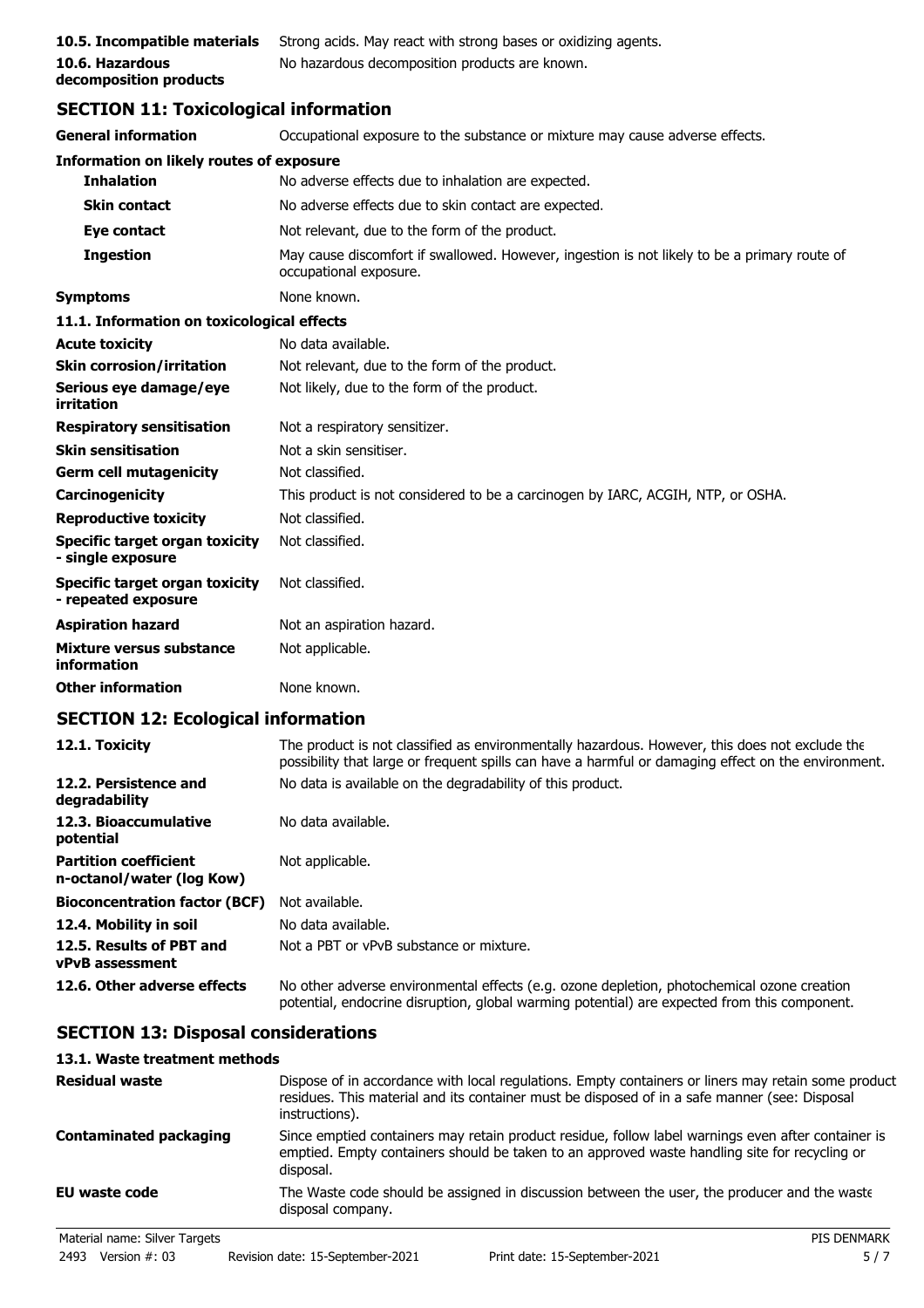**Special precautions Dispose in accordance with all applicable regulations.** 

## **SECTION 14: Transport information**

#### **ADR**

14.1. - 14.6.: Not regulated as dangerous goods.

#### **RID**

14.1. - 14.6.: Not regulated as dangerous goods.

#### **ADN**

14.1. - 14.6.: Not regulated as dangerous goods.

#### **IATA**

14.1. - 14.6.: Not regulated as dangerous goods.

#### **IMDG**

14.1. - 14.6.: Not regulated as dangerous goods.

## **SECTION 15: Regulatory information**

**15.1. Safety, health and environmental regulations/legislation specific for the substance or mixture**

#### **EU regulations**

**Regulation (EC) No. 1005/2009 on substances that deplete the ozone layer, Annex I and II, as amended** Not listed.

**Regulation (EU) 2019/1021 On persistent organic pollutants (recast), as amended**

Not listed.

**Regulation (EU) No. 649/2012 concerning the export and import of dangerous chemicals, Annex I, Part 1 as amended**

#### Not listed.

**Regulation (EU) No. 649/2012 concerning the export and import of dangerous chemicals, Annex I, Part 2 as amended**

Not listed.

**Regulation (EU) No. 649/2012 concerning the export and import of dangerous chemicals, Annex I, Part 3 as amended**

Not listed.

**Regulation (EU) No. 649/2012 concerning the export and import of dangerous chemicals, Annex V as amended** Not listed.

**Regulation (EC) No. 166/2006 Annex II Pollutant Release and Transfer Registry, as amended** Not listed.

**Regulation (EC) No. 1907/2006, REACH Article 59(10) Candidate List as currently published by ECHA** Not listed.

#### **Authorisations**

**Regulation (EC) No. 1907/2006, REACH Annex XIV Substances subject to authorization, as amended** Not listed.

#### **Restrictions on use**

**Regulation (EC) No. 1907/2006, REACH Annex XVII Substances subject to restriction on marketing and use as amended**

Not listed.

**Directive 2004/37/EC: on the protection of workers from the risks related to exposure to carcinogens and mutagens at work, as amended.**

Not listed.

#### **Other EU regulations**

**Directive 2012/18/EU on major accident hazards involving dangerous substances, as amended**

Not listed.

| <b>National regulations</b> | Not available. |
|-----------------------------|----------------|
| 15.2. Chemical safety       | Not available. |
| assessment                  |                |

## **SECTION 16: Other information**

| List of abbreviations | Not available. |
|-----------------------|----------------|
| References            | Not available. |